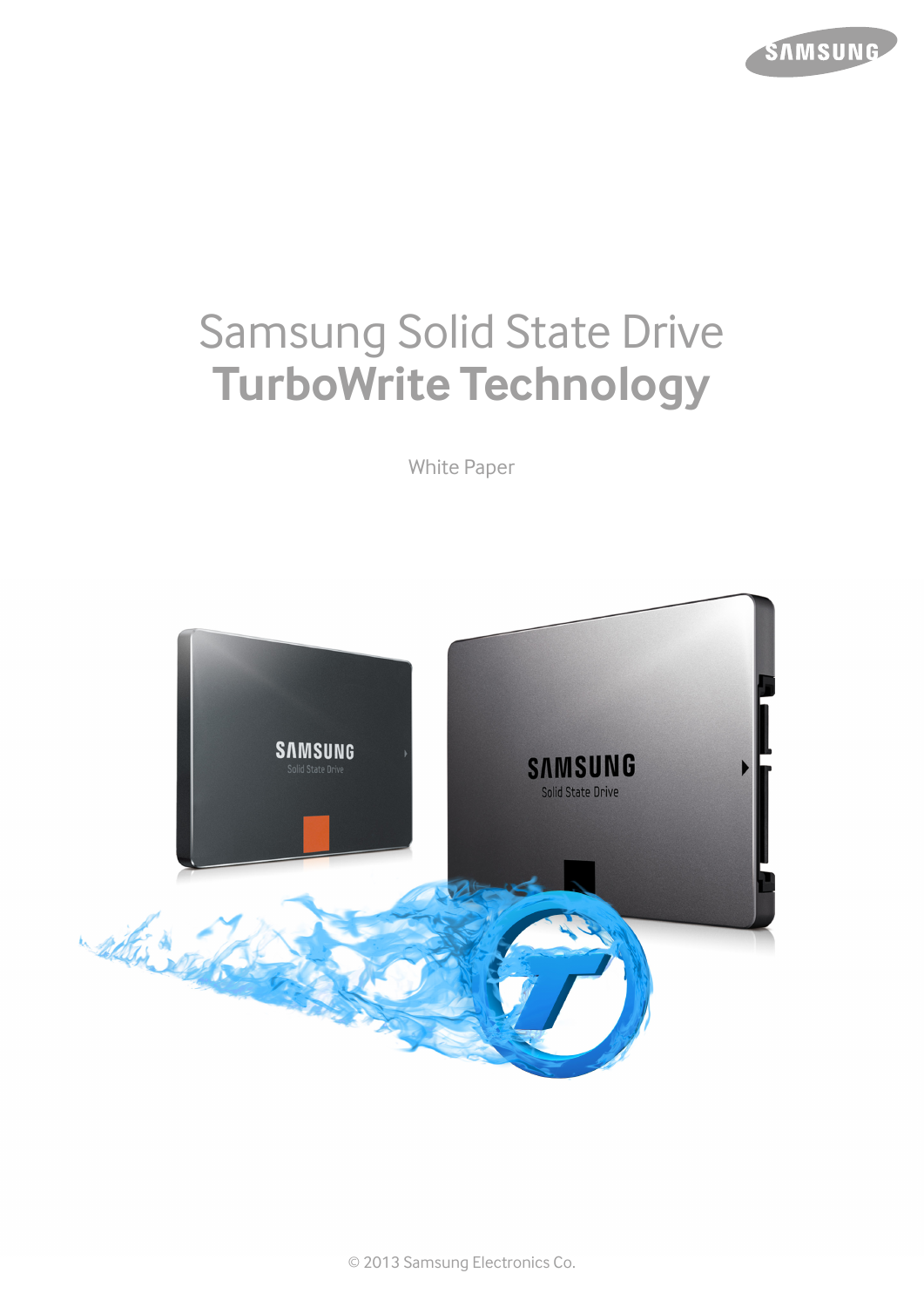

## **Faster Sequential Write Performance with TurboWrite Technology**

## Accelerated sequential write speeds

To improve on the previous generation 840 Series SSD, Samsung developed an evolutionary TurboWrite technology for the 840 EVO. This new firmware technology, delivers much faster sequential write speeds, which are so crucial for large file transfers – more than tripling performance for the 120GB drive and more than doubling performance for the 250GB drive.

| <b>Performance</b><br><b>Comparison</b> |              | 840   |       |       | <b>840 EVO</b> |       |                 |
|-----------------------------------------|--------------|-------|-------|-------|----------------|-------|-----------------|
|                                         |              | 120GB | 250GB | 500GB | <b>120GB</b>   | 250GB | 500GB/750GB/1TB |
| <b>Sequential</b><br>(MB/s)             | Read         | 530   | 540   | 540   | 540            |       |                 |
|                                         | <b>Write</b> | 130   | 250   | 330   | 410            | 520   | 520             |



To achieve these remarkable improvements, the development team had to fundamentally re-think the way data is written to NAND Flash.

## **What is TurboWrite Technology?**

As you recall, 3-bit MLC NAND write speeds are slower because the additional "bit(s)" require more signal processing and error correction during writing (programming). To overcome this, the 840 EVO simulates faster SLC NAND on a portion of the drive to achieve much higher performance.



The following figure shows how the TurboWrite Technology works.

[Figure. 1] TurboWrite Technology algorithm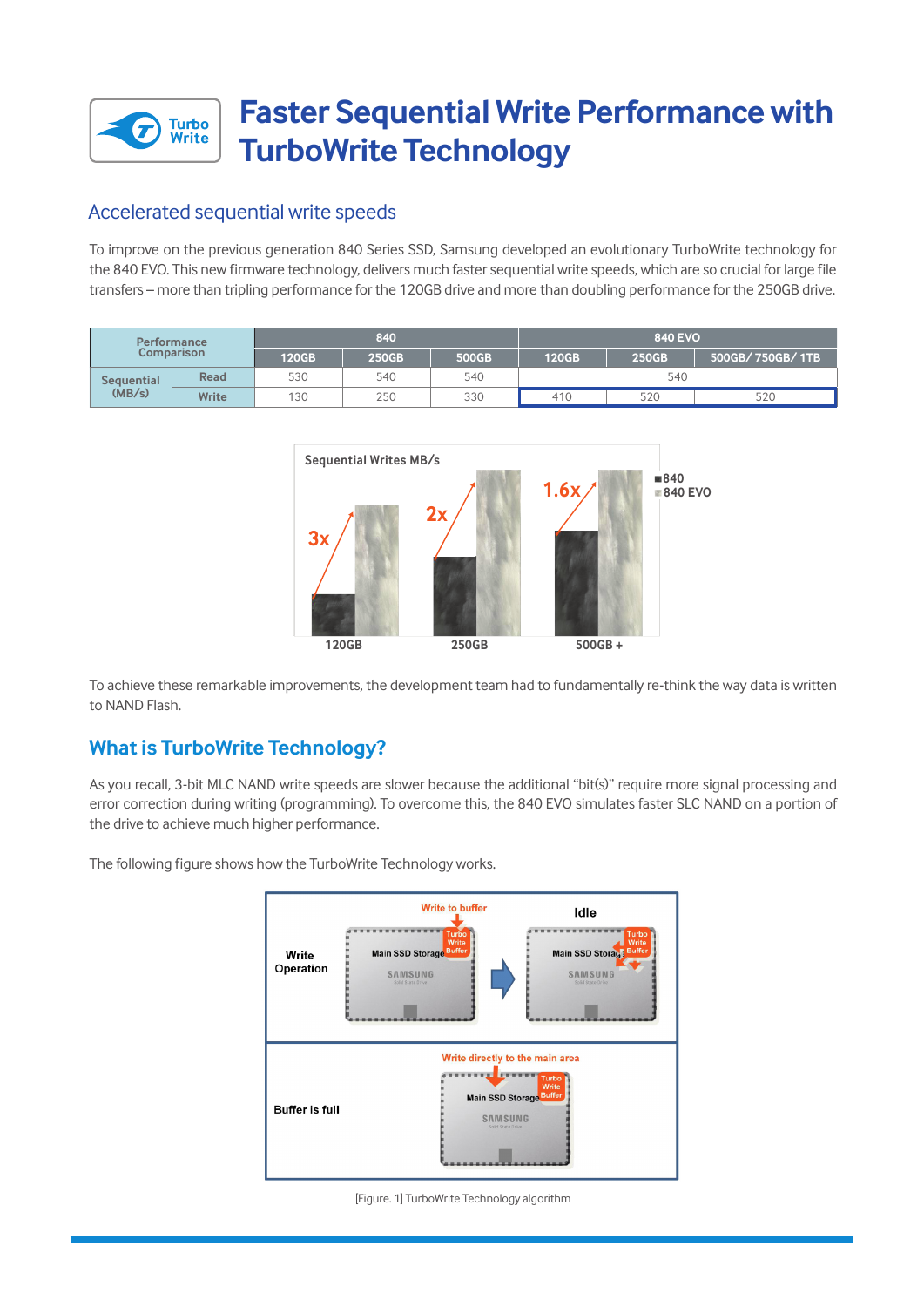TurboWrite Technology creates a high-performance write buffer area within the drive that simulates high-performance SLC. During write operations, data from the host system is first transferred/written to the high-performance buffer at accelerated speeds and then during the idle periods, the data is moved from the buffer to primary storage region. With this technology, the user experience is improved as they only "feel" the accelerated performance of the initial writes.

The buffer size is shown in the below table and it varies based on the capacity of the SSD. The minimum buffer size is 3GB, which through Samsung's extensive testing is considered to be large enough for all everyday performance scenarios. Note that the buffer size is defined in SLC terms, therefore the physical capacity will be 3x greater in 3-bit MLC capacity.

#### [Table.1] TurboWrite buffer size

| <b>Capacity</b>                              |                        |            |     | <b>750Gb</b> | 1 I B       |
|----------------------------------------------|------------------------|------------|-----|--------------|-------------|
| <b>Buffer Size</b><br>(SLC·<br>C-mode base). | 2C <sub>F</sub><br>JUD | 2CD<br>JUD | 6GB | 9GB          | .005<br>ZUD |

Under consecutive write operations with no idle time, the buffer will eventually become full. At this point, the transfer will exit TurboWrite and write data directly to the main storage area of the drive at 3-bit MLC performance.

#### [Table.2] Sequential Write Performance by cases

| <b>SSD Capacity</b>  |                                 | <b>120GB</b> | <b>250GB</b> | <b>750GB</b><br>500GB |     | 1TB |  |
|----------------------|---------------------------------|--------------|--------------|-----------------------|-----|-----|--|
| Sequential<br>(MB/s) | TurboWrite                      | 410          | 520          |                       | 520 |     |  |
|                      | Exit<br>TurboWrite <sub>1</sub> | 140          | 270          | 420                   |     |     |  |

The TurboWrite buffer size also determines the maximum duration of TurboWrite, i.e. the longest period of contiunuous write operations at accelerated speeds. Below table shows the migration time(required idle time) to empty the whole buffer.

#### [Table.3] Required idle time to empty TurboWrite Buffer

| <b>SSD Capacity</b>          |      |           |                  | <b>"50Gb.</b> | 1ТВ          |
|------------------------------|------|-----------|------------------|---------------|--------------|
| Time<br>Migration T<br>(sec) | 28.2 | -<br>18.5 | $22 - 7$<br>ن.∠د | 44.5          | $- -$<br>ں ر |

One common question is where is the physical area for the TurboWrite buffer, since the over-provisioning area is not large enough to cover this buffer completely. To explain this, one must understand the IDEMA (International Disk Drive Equipment and Material Association) capacity definitions. IDEMA defines a calculation method to determine a drive's capacity and the corresponding number of LBAs (Logical Block Address) which is slightly different from the user accessible area. This is a common industry occurrence and you may have seen the capacity difference between what is stated on a drive label vs. user accessible area shown in the OS. The TurboWrite buffer then, is created from the excess capacity that comes from (a) the default overprovisioning area and (b) the "extra" area that results from IDEMA's specification.

## **LBA counts = 97,696,368 + (1,953,504 x (Capacity(GB)-50))**

| Capacity | OP(GB) | # of LBAs  | User accessible area(GB) | <b>Remained area(GB)</b> | <b>OP+Remained Area(GB)</b> |
|----------|--------|------------|--------------------------|--------------------------|-----------------------------|
| 120GB    | 8GB    | 234441648  | 111.8                    | 8.2                      | 16.2                        |
| 250GB    | 6GB    | 488397168  | 232.9                    | 17.1                     | 23.1                        |
| 500GB    | 12GB   | 976773168  | 465.8                    | 34.2                     | 46.2                        |
| 750GB    | 18GB   | 1465149168 | 698.6                    | 51.4                     | 69.4                        |
| 1TB      | 24GB   | 1953525168 | 931.5                    | 68.5                     | 92.5                        |
|          |        |            |                          |                          |                             |

"TurboWrite buffer (SLC-buffer) is in this area"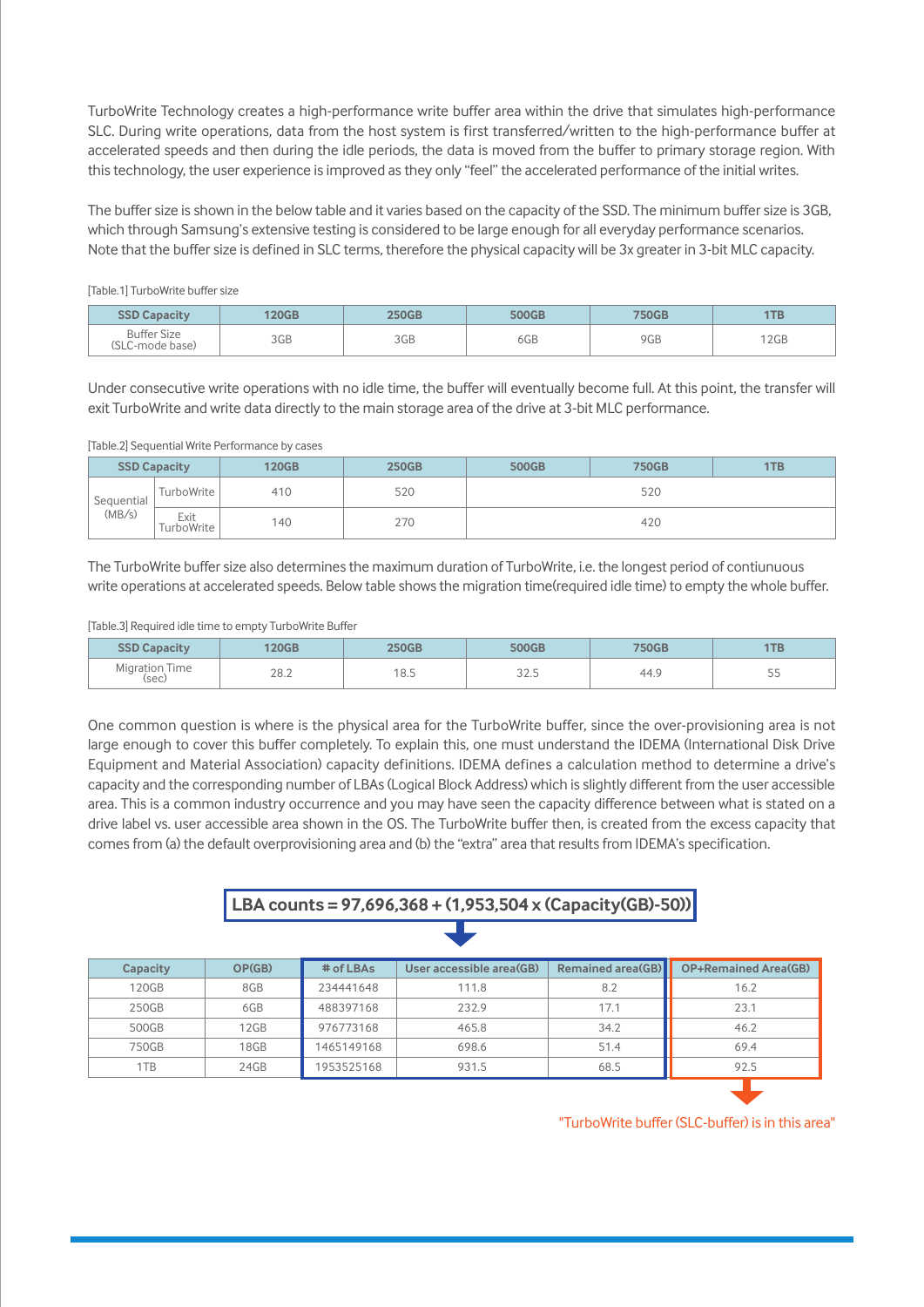## **Benefit of TurboWrite Technology**

TurboWrite delivers a better PC experience as you can enjoy much faster sequential write speeds. Though the buffer size has a limit, Samsung has carefully selected the optimal size to ensure that most everyday usage scenarios can experience accelerated writes. To test TurboWrite performance is in real life, Samsung analyzed SSD users' workloads and the result is shown below:

| Workload       | OP(GB) | # of LBAs |
|----------------|--------|-----------|
| 5GB and above  | 12.32  | 5.5       |
| 4GB            | 3.45   | 4.8       |
| 3GB            | 2.42   | 9.8       |
| 2GB            | 1.41   | 31.1      |
| 1GB            | 0.74   | 33        |
| 500M           | 0.41   | 10.6      |
| 300M           | 0.23   | 4.2       |
| 100M and below | 0.05   | 0.9       |
| Average        | 1.17   |           |

**[Table.4]** SSD user workload analysis

As seen above table, the averagePC user writes 1.17GB of data per hour and more than 90% users' average workload was under 3GB – the minimum size of the buffer (120/250GB). Therefore, the PC users will experience accelerated speeds for most workloads. The chart below shows the performance benefit of TurboWrite Technology. Sequential write performance improves significantly with TurboWrite. The performance was measured by CrystalDiskMark benchmark tool which is the most commonly used program.



**[Figure. 2]** TurboWrite Performance benefit (CDM)

PCMark7 benchmark, which reflects real-life usage environments, shows a 7% system performance improvement and 15% SSD storage performance (raw score) with TurboWrite. This result implies that TurboWrite Technology has performance benefit not only for sequential write alone, but in various real-life use scenarios.



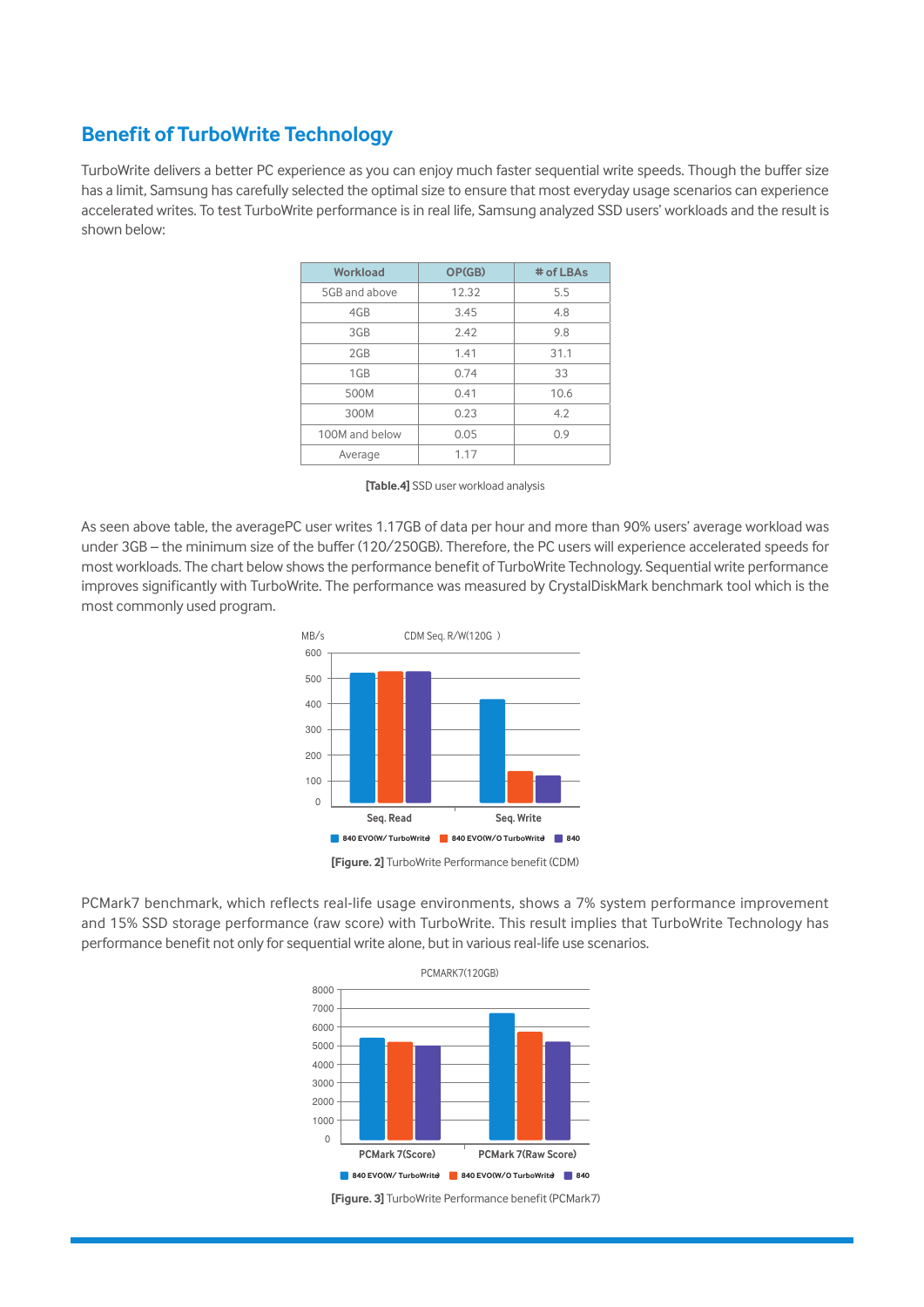For example, when transferring large files or using photoshop, both scenarios which mostly consist of sequential writes, the 840 EVO(with TurboWrite) completed the tasks faster than 840 Series (without TurboWrite) - almost 52% less time when copying files and 27%(120GB) and 12%(250GB) when using photoshop.



**[Figure.4]** Benefit of TurboWrite Technology - File Copy



**[Figure.4]** Benefit of TurboWrite Technology – Using Photoshop

### **Closing Thoughts**

Samsung is proud to introduce the evolutionary technology that allows the 840 EVO to surpass the traditional 3-bit MLC's performance limit. Samsung's new TurboWrite Technology delivers significantly faster sequential write performance and offers a significant upgrade over the previous 840 Series.